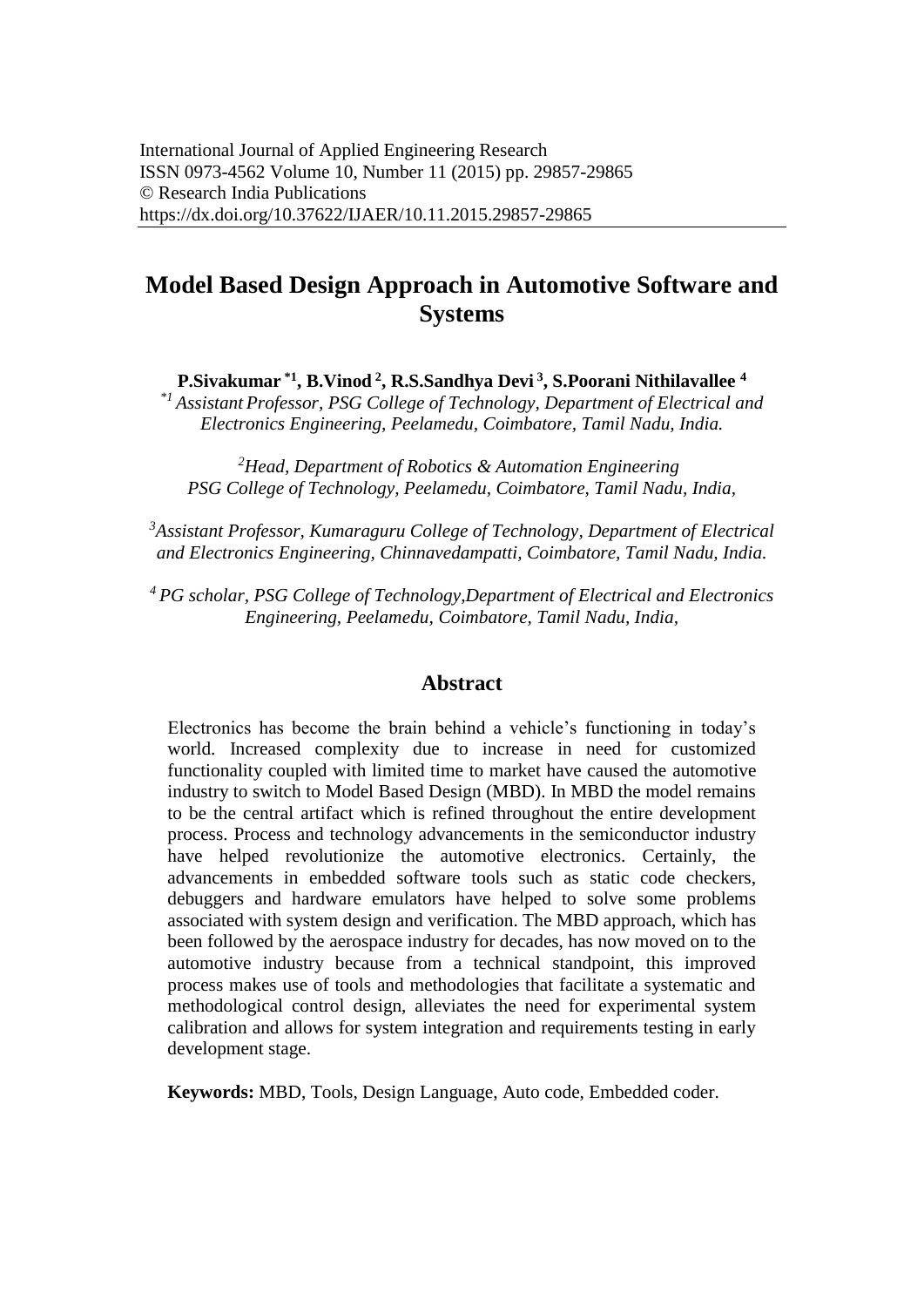### **Model Based Design – An Overview**

In the last few decades, car producers and OEMs have worked on drastic improvements in the area of mechanics, improvement in quality and logistic area. Considering the past decade, it is in the area of electronics where tremendous change has taken place with the cost of electronics development occupying nearly 40% of the total production costs [1] as many engine parameters are actively observed and controlled in real-time. Inevitable demands of today's automotive industry is to meet the short development time for the cars in total versus the longer software development time at the same time catering to the high safety requirements, growing complex functions and increased interaction between them. To meet the above challenges hand-coding based software development methods is substituted by model based development. These changes are mainly due to two forces [1] say evolutionary automotive system development dealing with iterated integration of new functions into existing functionality; and the platform independent development reducing the amount of reengineering/maintenance caused by changing hardware generations. Model based development process is vital in improving software quality and enforcement of consistent structures and architectures. However model driven development requires the team members to be systematically trained in modeling (UML).

Model-Based Design (MBD) [9] is a math-based visual method for designing complex control systems and is being used successfully in many industrial, automotive and aerospace applications. The design methodology includes the four key elements of the development process: modeling a system (from first principles or system identification), identifying a controller for the system, simulating the system, and programming the controller. Various development phases involved in system design is supported by a number of approaches from Model-in-the-Loop (MIL), Software-in-the-Loop (SIL), Hardware-in-the-Loop (HIL), Rapid-Control-Prototyping (RCP), or Component-in-the-Loop (CIL).

### **Traditional Design Process Vs Model Based Design Process**

The traditional development process [2] involves using paper specification generated with requirements gathered from different sources, constructing physical prototypes for design, writing code to implement algorithm and control logic and finally using test vehicle for verification and validation. The major difference between the traditional development process and the model based development process is the former relies on verification, validation and testing at the end of the process whereas the later helps in doing the same at an earlier stage and hence the higher cost of fixing errors is reduced. In model based development the system is central throughout development from requirements to final validation and simulation at each step verifies the design requirements and hence this method helps to focus on design instead of coding. The major setbacks for adopting this design methodology is lack of features that supports model synchronization and dependence on the tool vendor's capability for assuring accuracy of the model. Model based development process of a design provides greater communication between the colleagues and earlier verification but has the disadvantage of high process redesign cost that includes tool cost, employees training, re-generation of hand coded projects.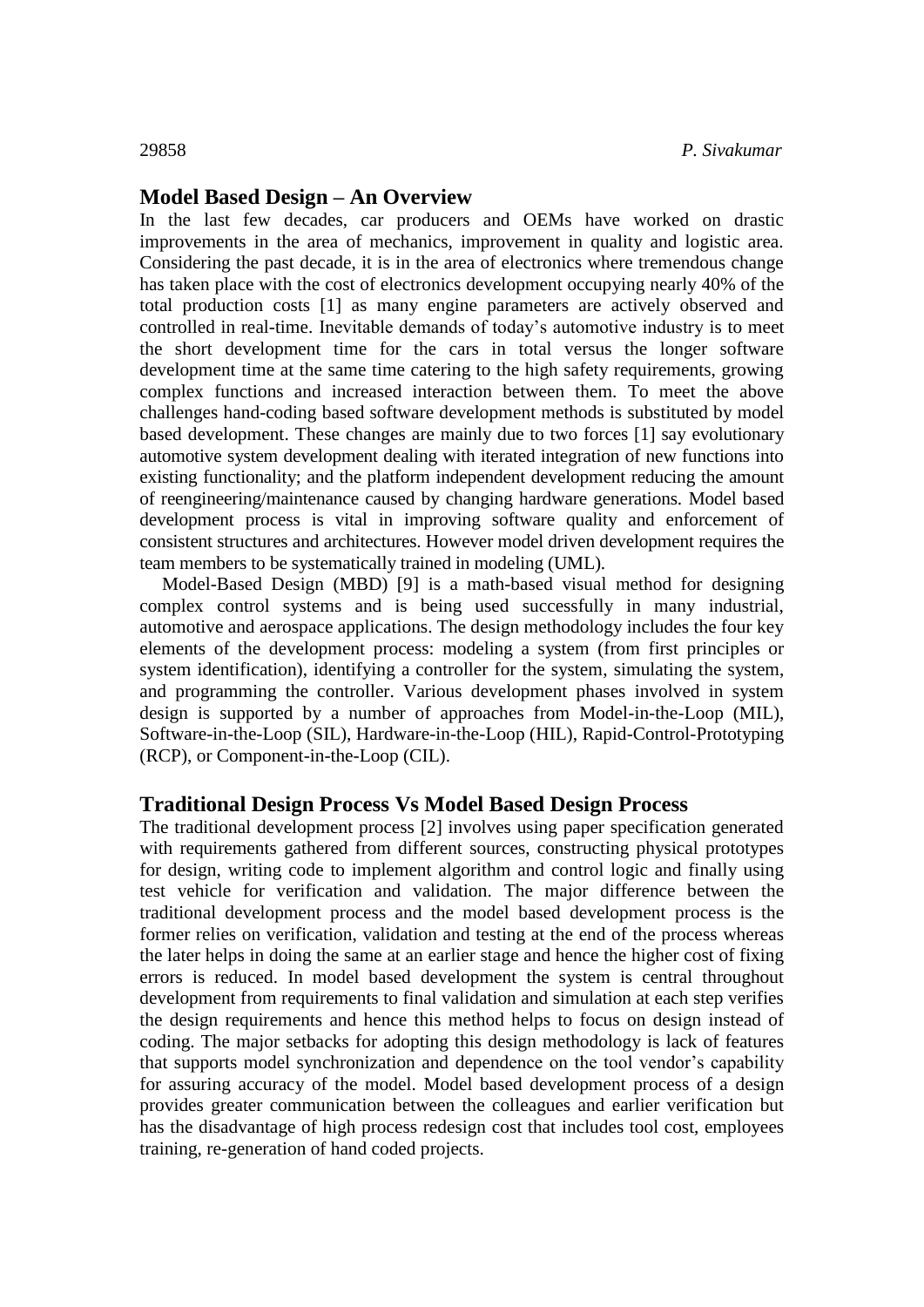

**Figure 1:** Traditonal vs Model Based Design Process

#### **Various Aspects of Model Based Design**

There are numerous references explaining a different approach and exploring different tool strength for achieving MBD implementation. Model based process supported by the tool DOORS [3] is used for requirement management whereas the CASE tool ARTiSAN Real Time Studio is based on UML and CASE tool Ascet SD is for specification and design purpose. These tools plays a vital role in certain phase of the design. For e.g. The tool DOORS is one of the leading tools in automotive with widespread use supporting extensive feature analysis and requirements tracing. Artisan Rts supports UML diagrams and helps in modeling the system architecture. Ascet SD offers a developing environment for ECUs and supports code generation. The transition from UML tool Artisan Real Time Studio to Ascet SD is a major problem [3] because of the semantics being different and a rule checker is proposed that supports model transformation. Embedded Systems Modeling language [4] helps in streamlining control design with software modeling employed on an experimental platform with time triggered paradigm. Integration of components from control design phase with components from software generation, deployment on an actual framework is a major challenge which is met by modeling approach. As the role of software in-vehicle has grown dramatically there are many tools for embedded software design boasting features like object-oriented concepts for structuring and state based behavioral models. However these tools differ in the modeling elements and semantic details and thus exchange of models between different tools is difficult because of the semantic transformations to be done. Thus integration of tools that had in-built supporting features for model transformation marked one aspect of model based design.

Improvement in process technology and electronic design automation has transformed the semiconductor integrated circuits design. Development tools such as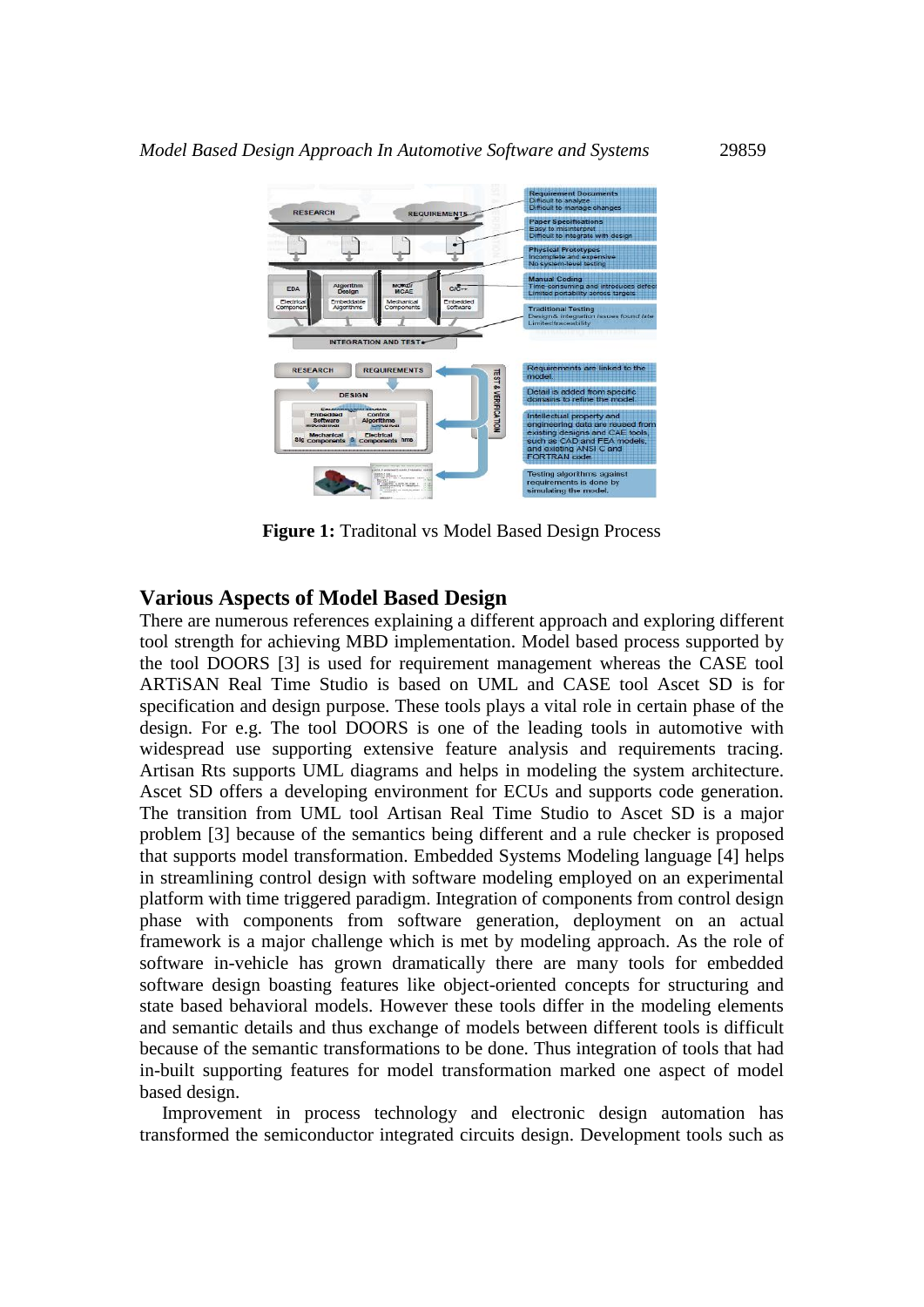assemblers, linkers, compilers, debuggers are used in making the software platform independent. But the increased complexity with more and more integrated systems has made the software verification activities more time consuming than actual software creation. Hence software verification activities have been pushed to system level with the help of virtual systems and model based methodology [5] helps in a complete virtual implementation with the use of architecture exploration tool that facilitates the design of CPUs, memories, and peripherals.

Code generation is an important benefit of MBD methodology and standardization is necessary to handle software complexity and enhance modularity, flexibility, portability, reusability, etc. Standardization can be achieved via a set of procedures and guidelines, well defined architectural and structural requirements. Standardization can be achieved with the help of guidelines provided by MathWorks Automotive Advisory Board for Matlab based Models used for code generation and modeling. The significant initiatives in automotive industry is AUTOSAR (Automotive Open System Architecture) a standard architecture for designing ECUs and has been the unified result of several companies, automobile manufacturers, suppliers and tool vendors. AUTOSAR helps in the development of application software that is abstracted from the underlying hardware, communication technology and operating system. Hence the models developed should be such that the component configuration, interface definition and abstraction must allow easier implementation of AUTOSAR compliant software.

#### **Autocode Generation**

Today Matlab is being widely used to design and control models. Two major autocode generation tools that supports Matlab/ Simulink/ Stateflow models are Real-Time Workshop Embedded Coder from The MathWorks. Targetlink makes code generation and the same tool can be used for scaling. Real Time Embedded Coder is an integrated tool with Simulink. For code generation Fixed Point Toolbox has to used. Both of these tools supports single subsystem code generation, provides control over the generated code interface and supports MISRA (Motor Industry Software Reliability Association) standard C code rules. Embedded Coder has few working limitations too as compared to TargetLink since it uses lesser RAM memory. However TargetLink has smallest execution time.

Matlab/Simulink toolboxes plays a dominant role in MBD. But the smaller firms have financial problems in buying and maintaining products of MathWorks and hence the possibility of open source alternatives such as GNU Octave, Scilab should be considered. GNU Octave is a Matlab clone with internalization of languages and command line support. However, there is no interface for building block diagrams like Simulimk. Scilab is an open source tool Scilab and comes with a convenient user interface with command window, command history, file browser and variable browser [8]. Besides internalization into several languages, it has a graphical interface for block diagrams called Xcos, and a library of components. M-scripts and VB macros developed in-house[6] are used as an alternative to the commercially available AUTOSAR block set from dSPACE [7].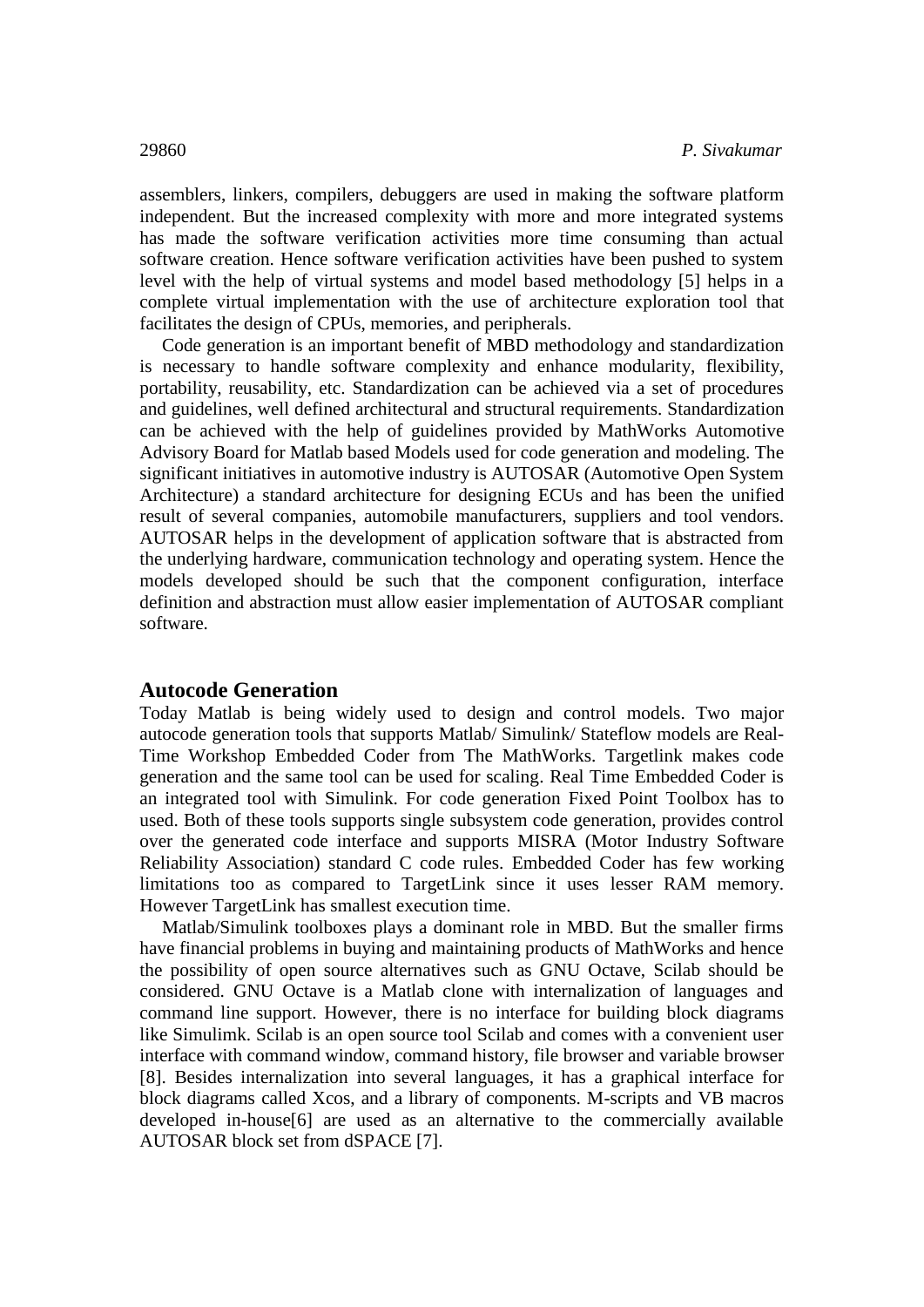#### **Modelling Language and Tools – Additional Examples**

Besides Matlab and dSpace, Autonomie software [10] provides an integrated environment and set of processes for managing, interconnecting, and integrating dynamic models of vehicle components and subsystems, to build and execute complete system simulations. Each module of a system designed using Autonomie software (e.g., plant or control) can be either represented by a set of equations or by its hardware.

UML is the widely used modeling language. Besides it, there are also modeling languages such as Clafer (class, feature, reference) which is a textual language [11] with minimal syntax. Clafer tools translates textual model into various formats and supports checking for various constraints.

Maestro [12] is a Model-Based Systems Engineering (MBSE) environment for design and simulation of complex electronic systems using Orchestra—a simulation tool developed at Sandia National Laboratories. It is deployed as a plugin for MagicDraw and uses Orchestra Domain-Specific Language (DSL) which is based on SysML. In this, the graphical design information is converted into executable java code however the need for close familiarity with a Java design environment is a barrier to wider adoption of the simulation tool. A number of other tools such as AIDA, Upaal, Ptolemy etc supports MBD.

### **Quality and Compliance To Safety Standards**

Quality assurance and functional safety of safety critical automotive applications is an important segment of MBD. Safety critical functions and functions with high speed requirements are generally hand coded due to lack of trust in the code generator in comparison with the hand coded functions. However various tools such as Embedded Coder supports code generation in accordance with various safety standards like IEC 61508. For example, Model Advisor, a part of Simulink, checks the model or subsystem for conditions and configuration settings that can result in inaccurate or slow simulation or generation of inefficient code.

Numerous tools are available each one supporting AUTOSAR compliant code generation, MISRA standard, MAAB standard etc, but the tool efficiency determines the success of using model based approach in the development process. A tool should support the development lifecycle and its usage should decrease the risk of the systematic faults in the system under development.

MBD of a controller starts with function definitions, which represents real-time objects and interfaces. Data flow is established and functional networks are simulated. These functions are mapped on to its respective elements in the technical architecture, buses are configured and simulation is done for failure risk analysis. The code generated is implemented in target system and followed by testing, debugging, fault back tracking.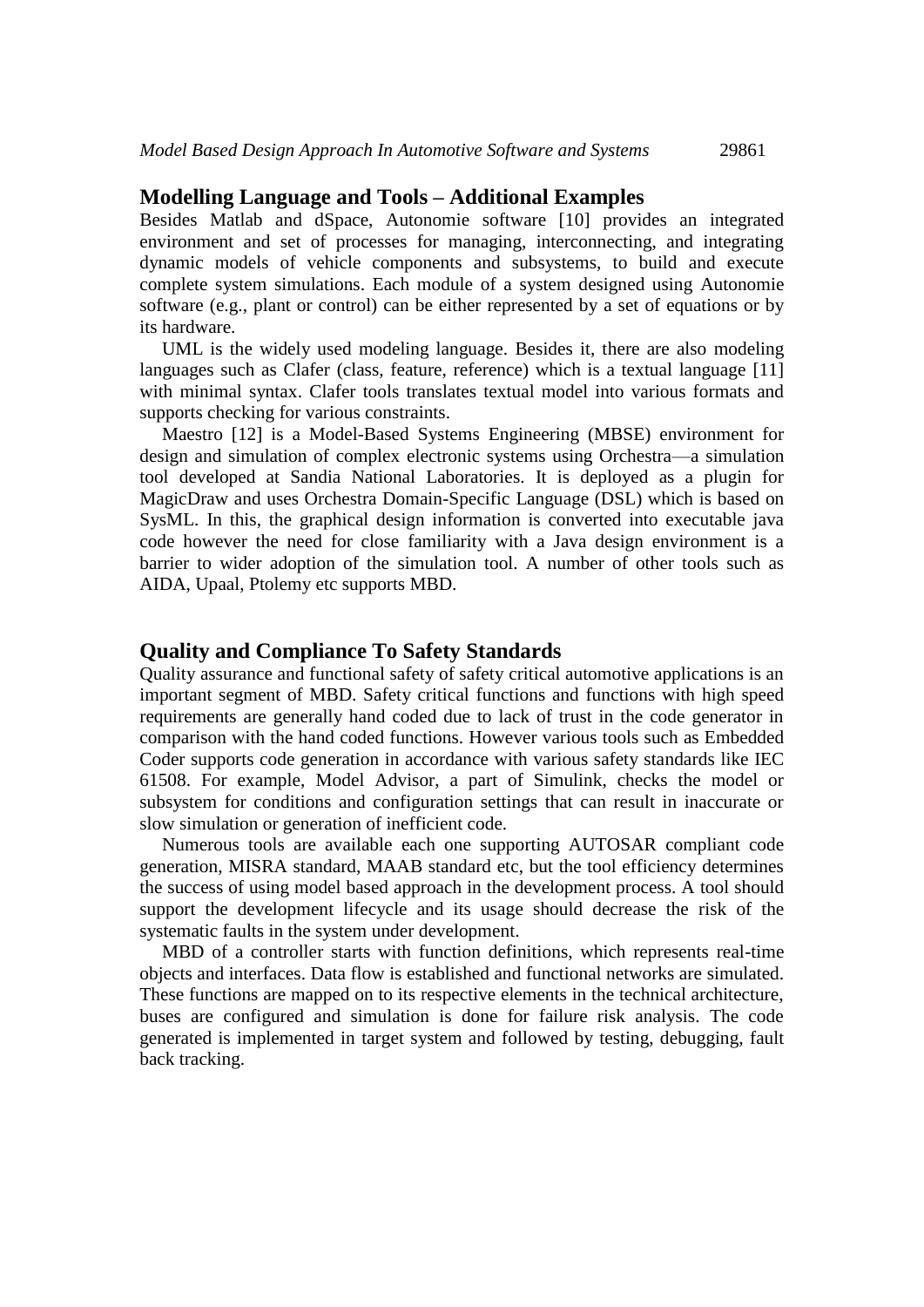## **Embedded Coder – Simulation**

Embedded coder extends MATLAB Coder and Simulink Coder products with features that are important for embedded software development. Code is generated and optimized for a specific target environment. Autocode consists of C files that are derived from a higher-level design by software program. The sources files are compiled and linked using a normal compiler to produce an executable software application which runs on target hardware. Hand coding requires several iterations of design especially in prototyping work due to which the proportion of time spent increases. This scenario exemplifies the real gain of auto code generation in terms of time and cost savings but it has the disadvantage of the code being inefficient in terms of RAM, ROM or CPU consumption, difficulty in performing low level I/O and communication operations etc. At present software with additional functionality of generating ROM efficient code is also available.

The first step in applying Embedded Coder configuration options to the application development process is to consider the application objectives, with respect to efficiency, traceability, safety, and map to code generation options in a model configuration set.

Developing a model for code generation consists of various steps such as configuring the signal, input and output ports, initializing states, setting up configuration parameters, setting up model with state chart or Matlab function block

In mission-critical application development and certification goals, the models or subsystems and the code generated must comply with one or more of the standards and guidelines.

An example of window and door control using embedded coder was experimented and the simulation windows is as follows:



**Figure 2:** Window and Door Control Model in Matlab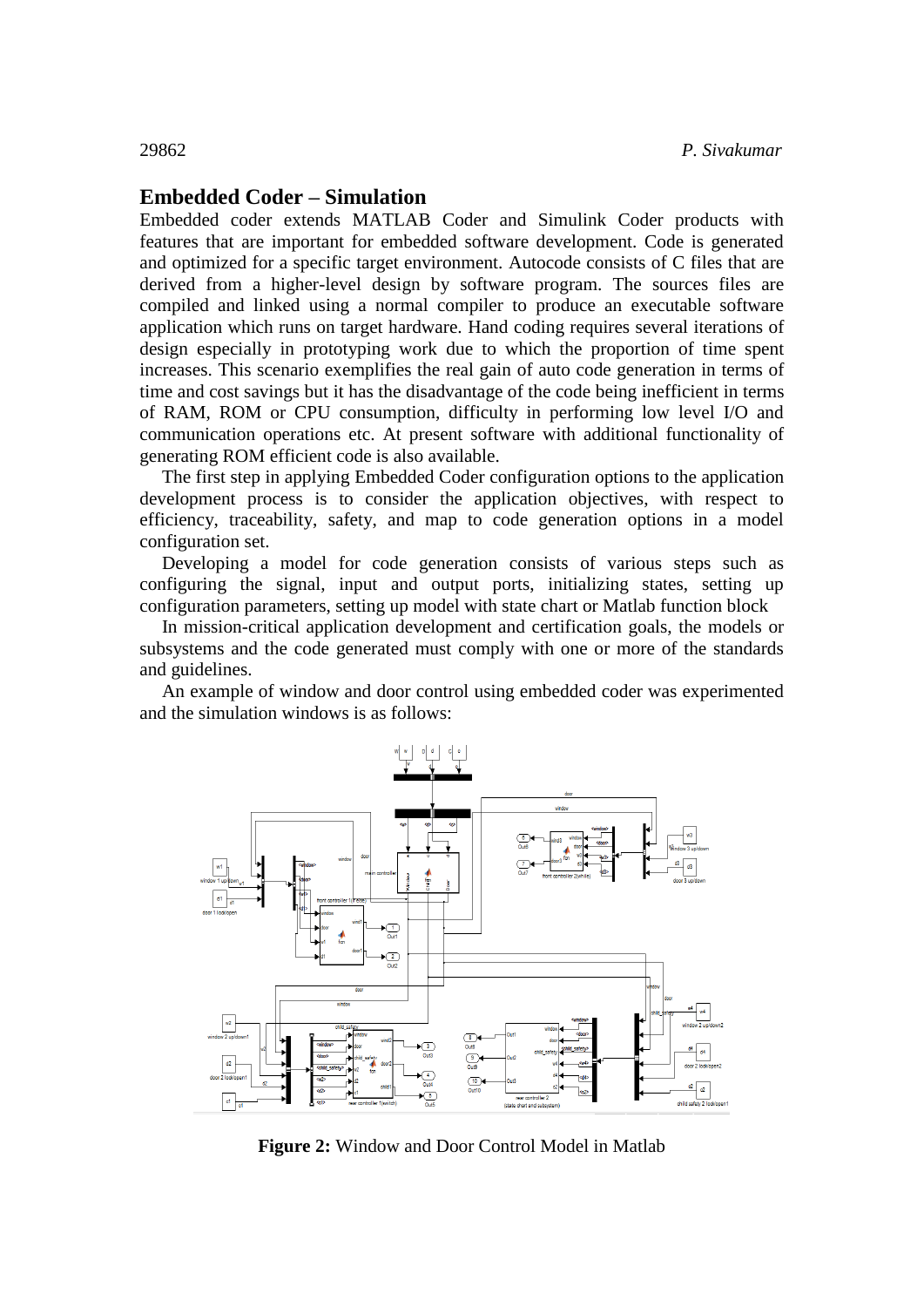The simulation is done with a main controller and four individual controllers (two for front and two for rear). The individual controllers are responsible for the particular system control while the main controller can exercise global control over all the windows and doors.

 The following shows a subsystem modeled within the rear controller. The modeling can be defined using state charts or user defined functions.



**Figure 3:** Subsytem in Rear Controller 2



**Figure 4:** State Flow Chart for Child Safety in Rear Controller 2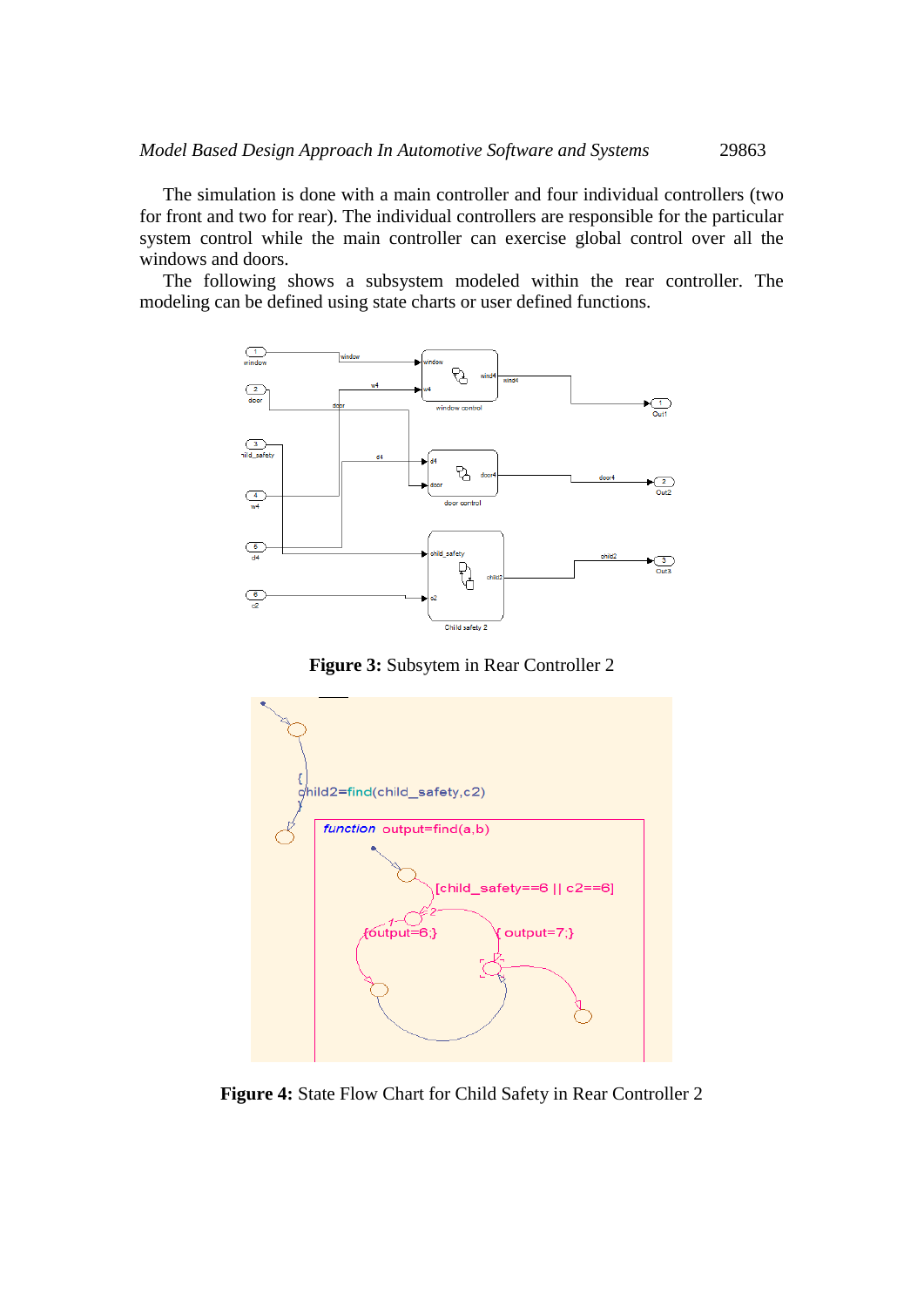Likewise the various controllers are defined and the code generation is implemented. The code generated can be tailored to specific needs such as ROM efficiency, RAM efficiency, compliance to safety standards, AUTOSAR compliance etc. Thus autocode is generated with more importance being given to the design rather than writing code or its implementation with importance to semantic details.

| <b>Contents</b>               | $/$ *<br>$\pm$                                                                                                                                |  |
|-------------------------------|-----------------------------------------------------------------------------------------------------------------------------------------------|--|
| Summary                       | * File: vindov door control.c<br>3                                                                                                            |  |
| <b>Subsystem Report</b>       | * Code generated for Simulink model 'vindov door control'.<br>4                                                                               |  |
| <b>Code Interface Report</b>  | ÷.<br>$\overline{5}$                                                                                                                          |  |
| <b>Traceability Report</b>    | * Model version<br>1.14<br>6                                                                                                                  |  |
|                               | * Simulink Coder version : 8.0 (R2011a) 09-Mar-2011<br>7                                                                                      |  |
| <b>Generated Files</b>        | $\overline{R}$<br>* TLC version<br>: 8.0 (Feb 3 2011)                                                                                         |  |
| [-] Main file                 | * C/C++ source code generated on : Sun Dec 07 10:17:12 2014<br>-9<br>$10^{-1}$                                                                |  |
| ert main.c                    | 11<br>* Target selection: ert.tlc                                                                                                             |  |
|                               | 12<br>* Embedded hardware selection: 32-bit Generic                                                                                           |  |
| 1-1 Model files               | * Code generation objectives: Unspecified<br>13                                                                                               |  |
| window door control.c         | * Validation result: Not run<br>14                                                                                                            |  |
| window door control.h         | 15<br>$\star$ /                                                                                                                               |  |
| window door control private.h | 16<br>17                                                                                                                                      |  |
| window door control types.h   | #include "window door control.h"<br>#include "window door control private.h"<br>18                                                            |  |
| [-] Data files                | 19                                                                                                                                            |  |
| window door control data.c    | /* Block signals (auto storage) */<br>20                                                                                                      |  |
|                               | BlockIO window door control window door control B;<br>21                                                                                      |  |
| $[+]$ Utility files $(1)$     | $22^{\circ}$                                                                                                                                  |  |
|                               | /* External outputs (root outports fed by signals with auto storage) */<br>23<br>ExternalOutputs window door con window door control Y;<br>24 |  |
|                               | 25                                                                                                                                            |  |
|                               | $/*$ Real-time model */<br>26                                                                                                                 |  |
|                               | RT MODEL window door control window door control M ;<br>27                                                                                    |  |
|                               | RT MODEL window door control *const window door control M =<br>28                                                                             |  |
|                               | &window door control M ;<br>29                                                                                                                |  |
|                               | 30<br>/* Forward declaration for local functions */<br>31                                                                                     |  |
|                               | static real T window door control find(real T a, real T b);<br>32                                                                             |  |
|                               | 33                                                                                                                                            |  |
|                               | /* Function for Stateflow: ' <s4>/Child safety 2' */<br/>34</s4>                                                                              |  |
|                               | 35<br>static real I window door control find (real I a, real I b)                                                                             |  |

**Figure 5:** Code Generation Report

# **Conclusion**

In this paper a concise explanation of Model Based Design, and its vital role in automotive industry, its benefit in the long run, the various pros and cons associated with it, the tool infrastructure available and the associated tool related constraints has been discussed. The growth of electronics has been exponential especially in the last decade. Customers require increased value for the expenditure they incur. This has added further pressure to the automotive industry struggling to meet the ever increasing requirements at a shorter development time taking advantage of the advances made in the semiconductor industry. Model Based Design approach ensures a definite reduction in development time after overcoming the initial setbacks.

# **References**

[1] Broy, Manfred, Sascha Kirstan, Helmut Krcmar And Bernhard Schätz. "What Is The Benefit of A Model-Based Design of Embedded Software Systems In The Car Industry?". Emerging Technologies For The Evolution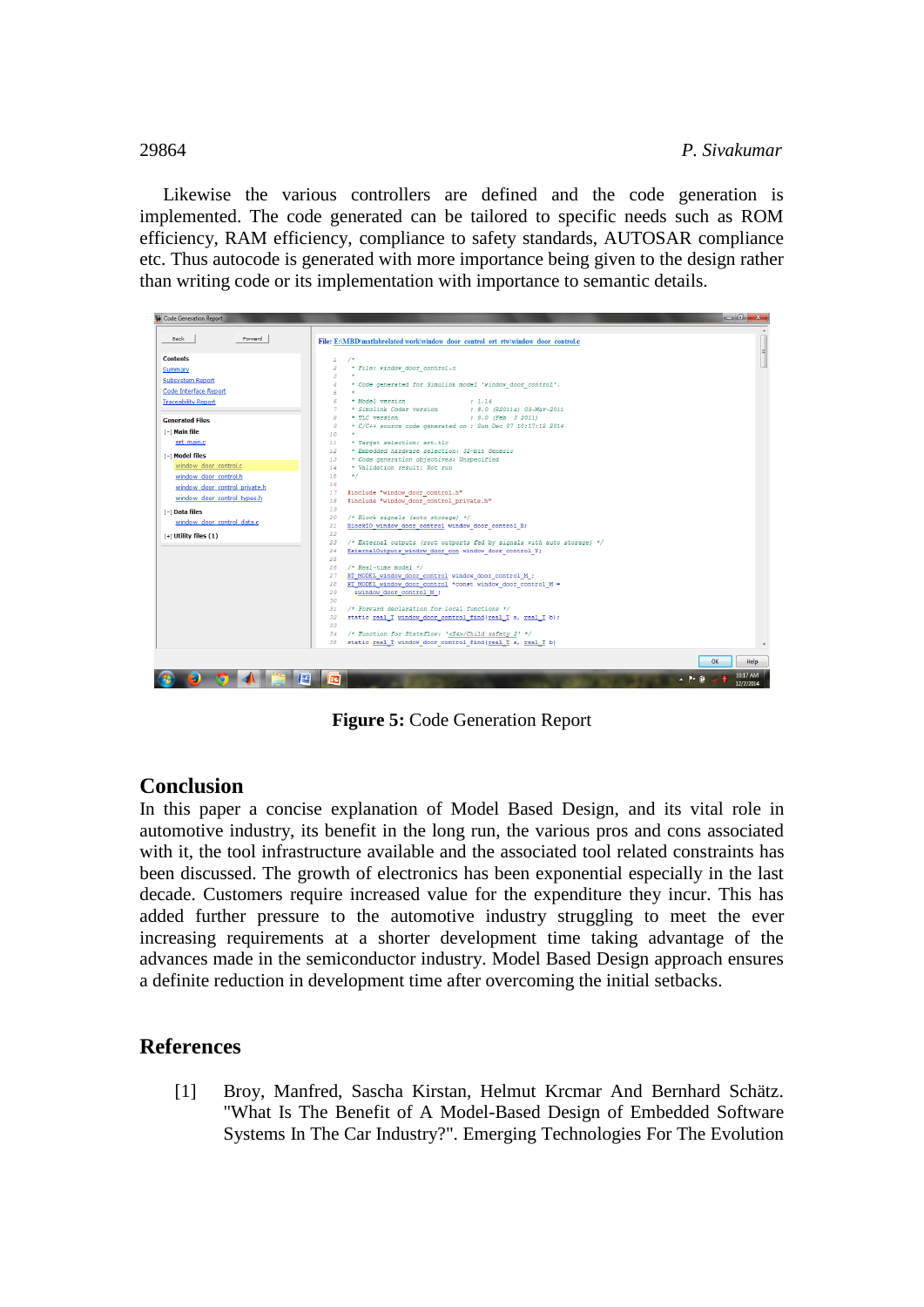And Maintenance Of Software Models. IGI Global, 2012. 343-369. Web. 25 Nov. 2014. Doi:10.4018/978-1-61350-438-3.Ch013

- [2] Tom Egal, Michael Burke, Michael Carone, Wensi Jin. "Applying Model Based Deign to Commercial Electronics Systems". Copyright 2008 The Mathworks, Inc.
- [3] Martin Mutz, Michaela Huhn, Ursula Goltz, Carsten Kromke. "Model Based System Development In Autotmotive". Copyright 2002 Society Of Automotive Engineers.
- [4] Di Shang, Emeka Eyisi, Zhenkai Zhang, Xenofon Koutsoukos, Joseph Porter, Gabor Karsai, Janos Sztipanovits. "A Case Study on The Model Based Design and Integration Of Automotive Cypber Physical Systems". Control and Automation (MED), 2013 Mediterranen Conference.
- [5] Everett Lumpkin, Michael Gabrick. "Hardware/Software Design and Development Process". Copyright 2006 SAE International.
- [6] Devendra Rai, T.K. Jestin, Lev Vitkin. "Model-Based Development of AUTOSAR-Compliant Applications: Exterior Lights Module Case Study". Copyright 2008 SAE International.
- [7] Guido Sandmann, Richard Thompson. "Development of AUTOSAR Software components with Model-Based Design". Copyright 2008 The Mathworks Inc.
- [8] Manfred Lohofener, Hochshule Mersburg. "Model Based Design of Mechatronic System With Open Source Software".REM2013.
- [9] Dr. Mirko Conrad. "Model Based Design For Safety Critical Automotive Applications". The Mathworks.
- [10] Alexandr Murashkin, Automotive Electronic/Electric Architecture Modeling, Design Exploration and Optimization using Clafer. University of Waterloo 2014.
- [11] Manas Bajaj, Andrew Scott, Douglas Deming, Gregory Wickstrom, Mark De Spain, Dirk Zwemer, Russell Peak. " Maestro –A model-based systems engineering Environment for complex electronic systems". INCOSE International Symposium, Jul 9-12 2012, Rome.
- [12] Mirko Conrad, Ines Fey. "ISO 26262 Exemplary Tool Classification Of Model Based Design Tools ". Copyright 2011 The Mathworks and samoconsult.